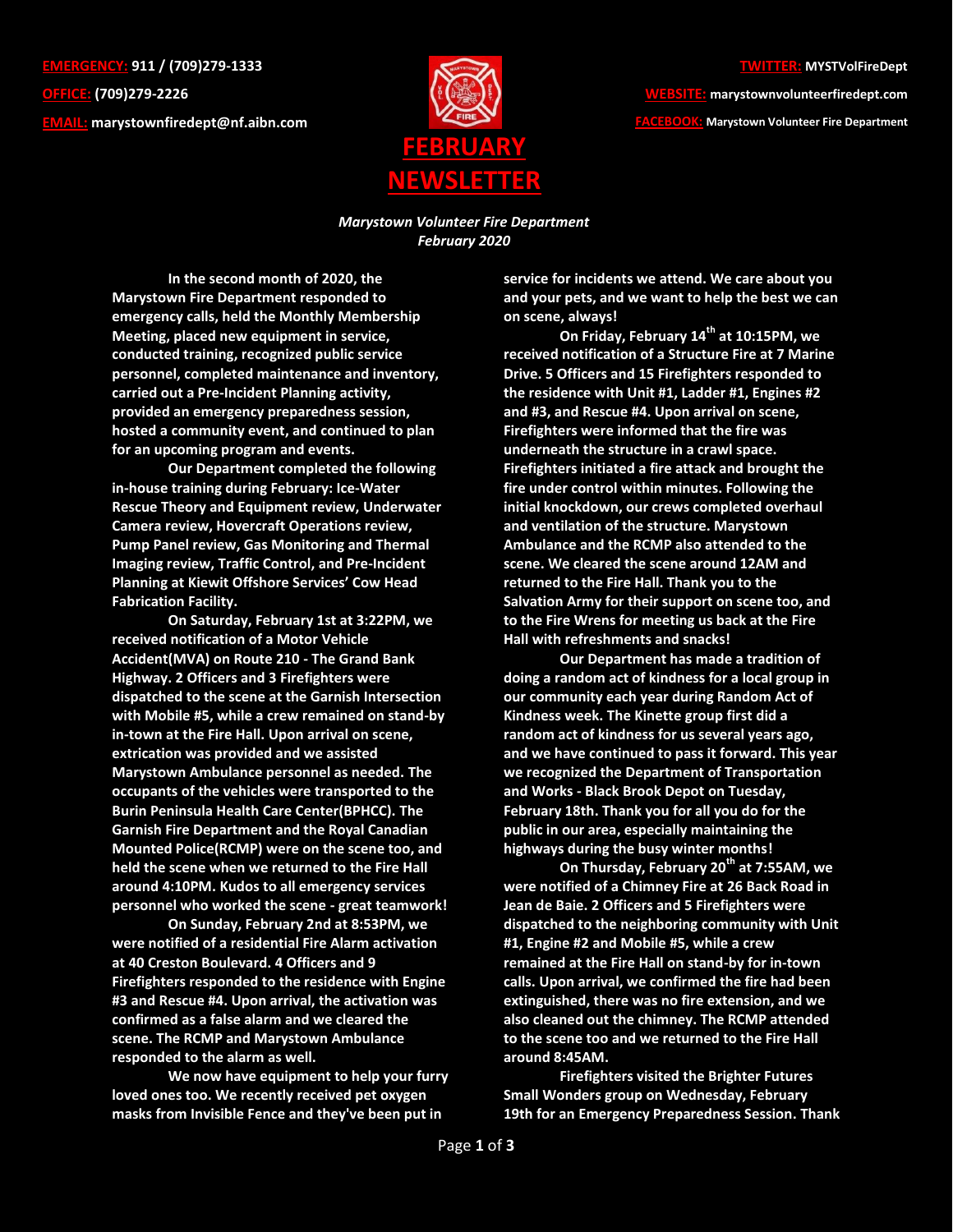**you to the group for your interest and inviting us to help you take care of your families and prepare them for emergencies!**

**During the Annual Lions Community Winter Carnival this year, the Fire Department hosted a Sliding Party. Many young and old alike gathered at the Town Hall Grounds on Saturday, February 29th to enjoy an afternoon outdoors with us. Refreshments and snacks were provided during the event thanks to our sponsors - Tim Hortons, McDonald's and Robin's/241 Pizza. We are proud to support the Lions Club with their Winter Carnival each year and thank them for their work in the community!**

**Mark your calendars for Saturday, August 2nd, the date of our 14th Annual Demolition Derby. In preparation for the upcoming Derby, we are looking for cars you no longer use and would like to donate. Persons interested in being drivers for the Derby(Driver's license required) are welcome to sign up too. If you have a car to donate or you're interested in driving a car, please contact Richard Nolan at (709)770-5141 or the Fire Hall at (709)279- 2226. Stay tuned for further updates!**

**Are you a high school student, or do you know a high school student, who is interested in an opportunity to experience what we do? Applications are being accepted for our fifth Junior Firefighter Program which is open to students attending Grade 10, 11 and 12 this coming September. The Program covers a wide-range of fire service topics and provides a rewarding and unique life experience for all participants. The youth complete a drill on designated Drill nights/days once the Program begins, along with assisting and supporting the Department as required(except emergency response). As deemed appropriate, they are also invited to attend Department and community events with us. Applications can be downloaded from our website(Application and Forms page), or picked up at the Marystown Central High School(MCHS) Main Office or the Fire Hall. Once completed, they can be dropped off to the Town Hall(addressed to the Fire Department), Fire Hall, MCHS Main Office or emailed to paulsnook76@gmail.com. Keep following our Facebook, Twitter and website for updates as we approach the tentatively scheduled Program!** 



**Picture 1. MVA on Route 210 on the Garnish Intersection**



**Picture 2. Ice-Water Rescue Review**



**Picture 3. Structure Fire on Marine Drive**



**Picture 4. Hovercraft Operations Review**



**Picture 5. Chimney Fire in Jean de Baie**